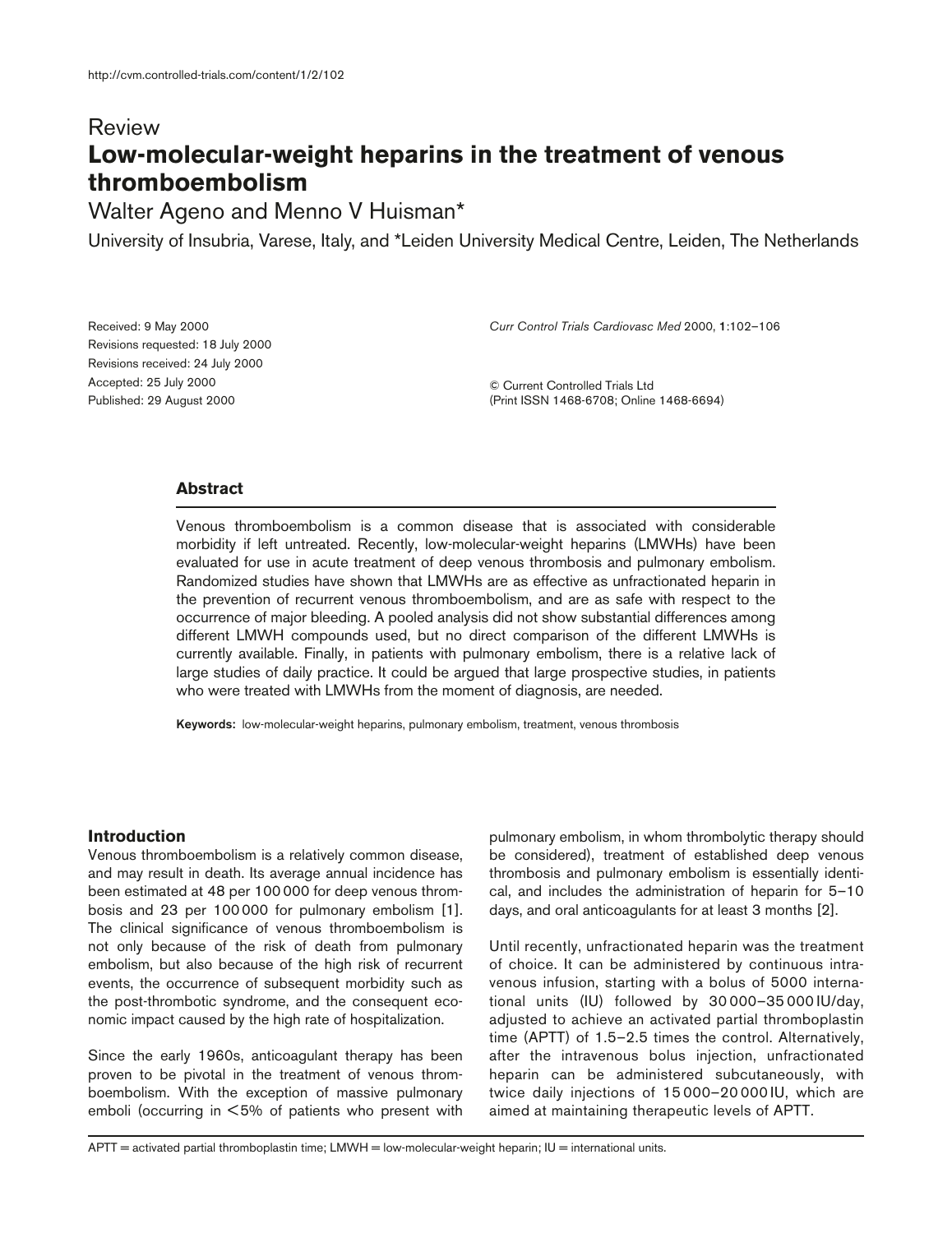Careful laboratory monitoring is necessary in order to maintain therapeutic plasma concentrations of heparin. In fact, inadequate anticoagulation may be responsible for a high number of recurrent venous thromboembolic events [3]. It has been reported [4] that patients who receive intravenous heparin without reaching the therapeutic range within the first 24 h may have a rate of recurrence as much as 15 times higher than that in patients who had heparin levels within the therapeutic range.

Unfractionated heparin has a number of limitations. Its anticoagulant effect is unpredictable and varies considerably among patients, depending on age, sex, body weight, smoking status and renal function. This wide variability is caused by heparin binding to acute-phase reactant proteins, levels of which vary among normal individuals and disease states. Before therapeutic plasma levels are achieved, the binding to plasma proteins and to receptor sites on the endothelium must be saturated. Moreover, unfractionated heparin has further effects on haemostasis, such as inhibition of platelet aggregation and augmentation of vessel wall permeability, which can significantly enhance its potential to cause bleeding complications [5]. Finally, as many as 3% of treated patients will develop heparin-induced thrombocytopenia [6].

## **Pharmacology and pharmacokinetics of LMWHs**

LMWHs are obtained by chemical or enzymatic depolymerization of porcine mucosal heparin preparations [7]. Their reduced molecular weight (and thus their reduced number of saccharide units) as compared with unfractionated heparin leads to potential pharmacological and pharmacokinetic advantages over the parent compound, which result in a greater clinical utility. Their antithrombotic activity is mainly based on inactivation of factor Xa because of a reduced ability to inactivate factor IIa when compared with unfractionated heparin. Moreover, the LMWHs do not bind to the endothelium and have a lower affinity for plasma proteins. This results in a more predictable bioavailability, a substantially longer half-life, a stable dose/response relationship when injected subcutaneously, and potentially a more antithrombotic than haemorrhagic activity in comparison with unfractionated heparin [8]. LMWHs also have minimal interaction with platelets, and a reduced incidence of heparin-induced thrombocytopenia has been observed [6]. Because of their properties, the LMWHs can be administered subcutaneously in weight-adjusted, once or twice daily doses without the need for laboratory monitoring.

# **Randomized trial data**

## **Deep venous thrombosis**

In the early 1990s, two randomized trials assessed the efficacy and safety of the LMWHs in the treatment of deep venous thrombosis. In a multicenter, double-blind clinical trial, Hull *et al* [9•] randomized 219 patients to receive unfractionated heparin administered intravenously with an initial bolus of 5000 IU followed by 30 000 IU or 40 000 IU every 24 h (depending on the presence or absence of risk factors for bleeding), and 213 patients to receive a once daily, weight-adjusted dose of the LMWH tinzaparin (175 IU/kg). A nonsignificant reduction in the incidence of recurrent venous thromboembolism (6.9% in the standard heparin-treated group versus 2.8% in the LMWH-treated group), a significant reduction in the rate of major bleeding (5.0% versus 0.5%) and a significant reduction in the rate of deaths (9.6% versus 4.7%) in favour of the LMWH were observed.

In the same year, Prandoni *et al* [10] randomized 170 patients to a similar regimen of unfractionated heparin (a bolus of 100IU/kg followed by a continous infusion of 35000IU every 24h, adjusted to achieve a target APTT of 1.5–2.0 times control), or to a twice daily, weight-adjusted, subcutaneous administration of the LMWH nadroparin. The results were similar to those reported by Hull *et al* [9•]: in the LMWH group there was a nonsignificant reduction in the rate of recurrent venous thromboembolism (14% in the standard heparin-treated group versus 7% in the LMWHtreated group), a nonsignificant reduction in major bleeding (3.5% versus 1%) and a nonsignificant reduction in deaths after 6 months of follow up (14% versus 7%).

Many other randomized trials subsequently compared the LMWHs with standard heparin in the initial treatment of acute proximal venous thrombosis, and their results were evaluated in three different meta-analyses [11–13], which concluded that LMWHs have greater efficacy and safety. The most recent meta-analysis, including the most recent studies [14•], found no difference between the unfractionated heparin and LMWH (Table 1). The authors of that report concluded that LMWHs have equal effectiveness to that of unfractionated heparin in the prevention of recurrent episodes of venous thromboembolism, and equal safety with respect to the occurrence of major bleeding. Interestingly, a statistically significant reduction in total mortality in patients treated with LMWHs was also found in this meta-analysis. Also, a pooled analysis from the selected trials showed no substantial differences among the different LMWH products used in the studies, but, as correctly recognized by those authors, no direct comparisons of the different LMWHs are actually available. Finally, it is important to note that in all of the above-mentioned trials patients younger than 18 years, pregnant patients and patients with severe renal failure were excluded, and consequently the results of these studies cannot be extrapolated to these specific patient groups.

The simple, unmonitored dosing system and the practical administration of the LMWHs mean that these agents could facilitate outpatient management of deep venous thrombosis. Two large trials published in 1996 have clearly demonstrated the safety and efficacy of such an approach.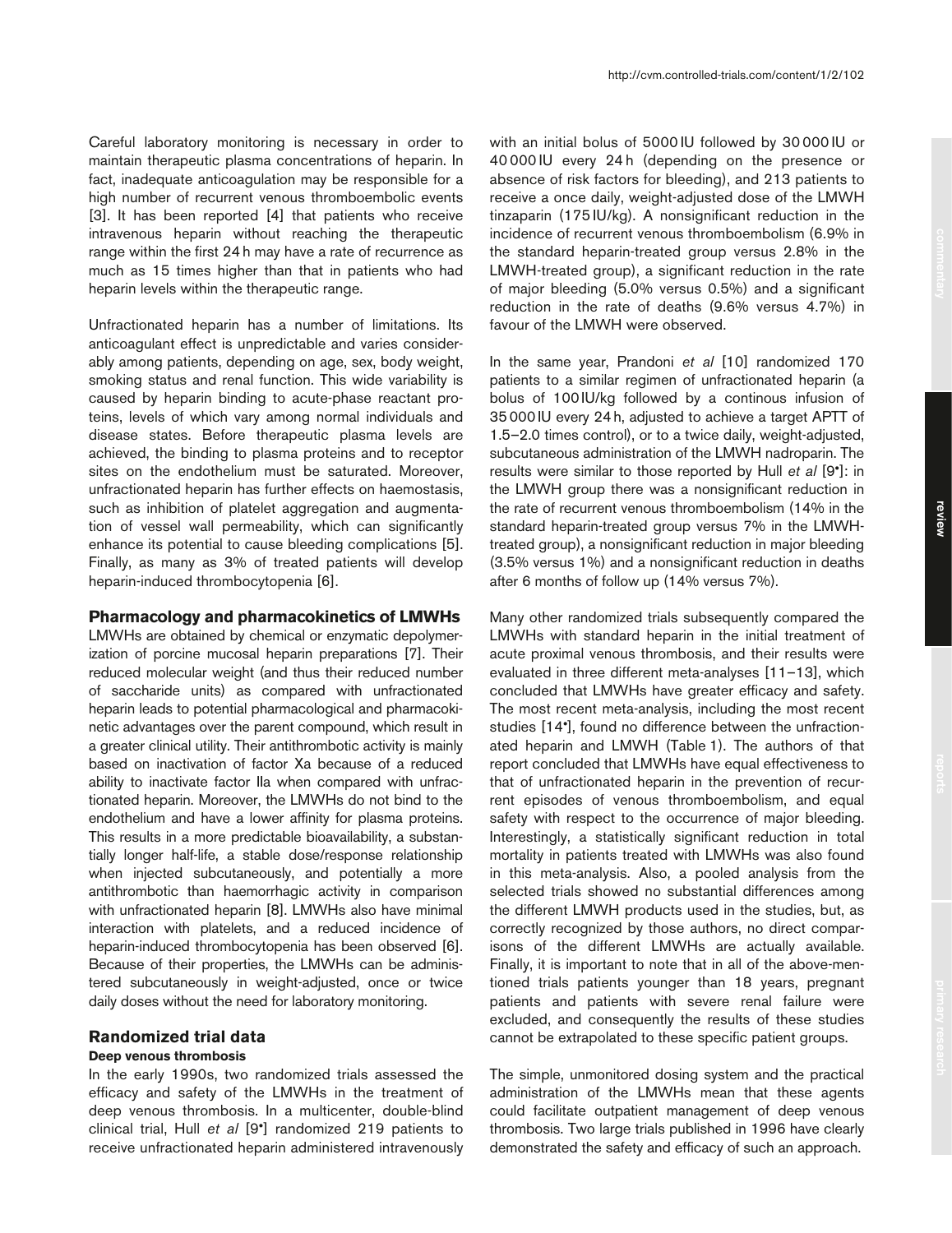|--|--|--|--|--|

| A meta-analysis comparing LMWH in the treatment of venous thromboembolism |                |                        |                     |      |  |  |  |
|---------------------------------------------------------------------------|----------------|------------------------|---------------------|------|--|--|--|
| Adverse event                                                             | LMWH           | Unfractionated heparin | RR (95% CI)         | P    |  |  |  |
| Recurrent venous thromboembolism                                          | 96/2212 (4.3%) | 115/2235 (5.1%)        | $0.85(0.65 - 1.12)$ | 0.20 |  |  |  |
| Major haemorrhage                                                         | 33/2212 (1.5%) | 57/2235 (2.5%)         | $0.63(0.37 - 1.05)$ | 0.08 |  |  |  |
| Total mortality                                                           | 98/2006 (4.9%) | 132/2027 (6.5%)        | $0.76(0.59 - 0.98)$ | 0.03 |  |  |  |

CI, confidence interval; RR, relative risk. Data from Dolovich *et al* [14•].

#### **Table 2**

### **LMWH in the outpatient treatment of deep venous thrombosis**

| Adverse event                    | LMWH   | Unfractionated heparin | Risk reduction |  |
|----------------------------------|--------|------------------------|----------------|--|
| Recurrent venous thromboembolism | 4.45%  | 7.02%                  | 37%            |  |
| Major haemorrhage                | 00%، ا | 2.31%                  | 57%            |  |
| Death                            | 4.55%  | 7.12%                  | 36%            |  |

Pooled analysis of the studies of Koopman *et al* [15•] and Levine *et al* [16•].

In the TASMAN study [15•], conducted in Europe, Australia and New Zealand, 198 patients were randomized to receive an adjusted-dose of intravenous unfractionated heparin in the hospital, and 202 patients to receive a fixed, weight-adjusted subcutaneous dose of the LMWH nadroparin, which was administered at home, if it was considered possible. The rate of events was comparable in the two groups with regard to recurrent venous thromboembolism (8.6 and 6.9%, respectively), major bleeding (2.0 and 0.5%, respectively) and death (8.1 and 6.9%, respectively). Importantly, the duration of hospitalization was reduced by 67% from 8.1 days in the unfractionated heparin group to 2.7 days in the LMWH group. In the LMWH group, 75% of the patients were discharged within 2 days or were not even admitted to the hospital.

The second study was carried out in Canada by Levine *et al* [16•] (Table 2). The design of the trial and the sample size were similar to those of the TASMAN study. There were 253 patients randomized to the intravenous unfractionated heparin group, and 247 patients to the LMWH enoxaparin group. The event rates of recurrent venous thromboembolism and major bleeding did not reach statistical significance and therefore it was concluded that the LMWH enoxaparine was not inferior to unfractionated heparin in the treatment of deep venous thrombosis. As in the previous study, the time spent in the hospital was remarkably reduced, from 6.5 days to 1.1 days, and 120 out of the 247 patients randomized to the LMWH were never admitted to the hospital. This study and the TASMAN study [15•] suggest the feasibility of a significant change in the clinical management of patients presenting with deep venous thrombosis, ie treating them at home with LMWH.

Two recently published reports from Canada [17,18] and one from The Netherlands [19] suggest that more than 80% of patients with proximal deep venous thrombosis can safely be treated from the first day with LMWH at home without the need for hospitalization.

From pharmacokinetic data it has been observed that therapeutic anti-Xa levels could be achieved over 24h when LMWHs are administered once daily. Once daily dosing is attractive because it may be more acceptable to the patient and involves less nursing time. In one controlled study [20], once daily nadroparin was shown to have equal efficacy and safety as twice daily nadroparin. The primary end-point of a combination of venous thromboembolism and mortality was reported in 13 patients (4.1%) in the group that received daily nadroparin and in 24 patients (7.2%) who received twice daily nadroparin. Thus, an absolute difference of 3.1% (95% confidence interval –6.6% to 0.5%) was observed in favour of the once daily therapy. Major bleeding occurred in four patients both in the once daily group (1.3%) and in the twice daily group (1.2%).

#### **Pulmonary embolism**

Because deep venous thrombosis and pulmonary embolism are considered two manifestations of the same disease – venous thromboembolism – the LMWHs have also recently been tested in the setting of patients with haemodynamically stable pulmonary embolism. Three trials were published between 1997 and 2000: one was carried out in a population of patients presenting with venous thromboembolism, including submassive pulmonary embolism [21]; one specifically in patients with submassive pulmonary embolism [22]; and a third was conducted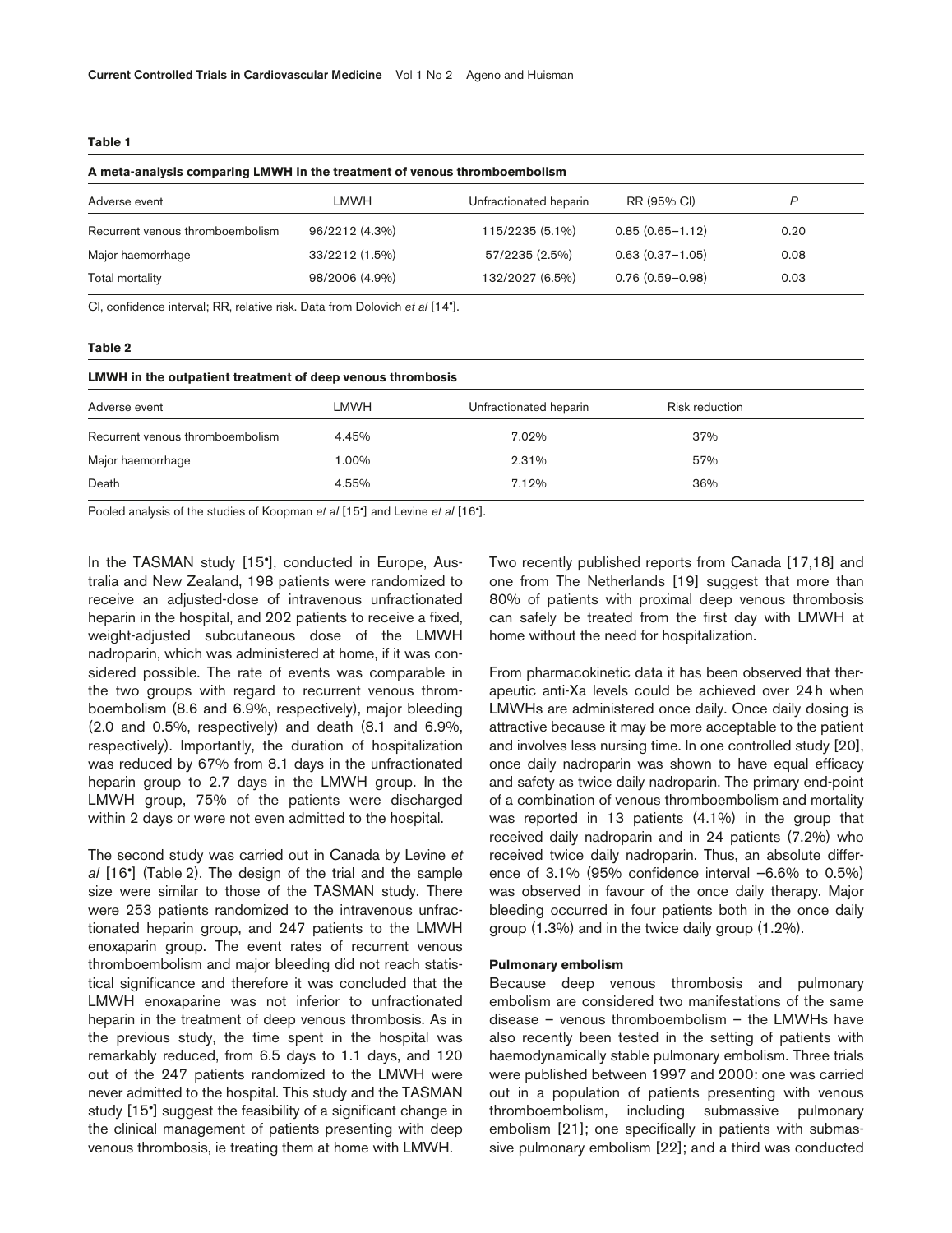in patients admitted for deep venous thrombosis who also had objectively documented pulmonary embolism [23].

The COLUMBUS trial [21] was an international, randomized, open-label study that enrolled 1021 patients presenting with acute symptomatic deep venous thrombosis, pulmonary embolism, or both. Patients were randomly assigned to one of two groups. One group receive the LMWH reviparin administered subcutaneously twice daily at fixed, weight-adjusted doses (6300 anti-Xa units if body weight was more than 60 kg, 4200 anti-Xa units if body weight was between 46 and 60 kg, and 3500 units for a body weight between 35 and 45 kg). The other group received unfractionated heparin administered intravenously in a 5000 IU bolus followed by a dose of 1250 IU/h, adjusted to achieve an APTT range between 60 and 85 s. Home treatment was encouraged for patients assigned to reviparin. Only 12 patients were excluded because thrombolytic therapy was planned, and 271 patients with pulmonary embolism were included in the study. The total rate of recurrences in the subgroup with pulmonary embolism was comparable to that of the group of patients with deep venous thrombosis (5.9% versus 4.8%, respectively), and was also similar in the two treatment groups (5.8% in the reviparin group versus 6.0% in the unfractionated heparin group). There were six episodes of fatal pulmonary embolism (2.2%) during the 3 months of follow up, all of which occurred in the subgroup of 271 patients enrolled with pulmonary embolism.

The THÉSÉE study [22] was a randomized, multicenter, open-label trial. A total of 612 patients presenting with symptomatic pulmonary embolism were assigned to receive the LMWH tinzaparin administered subcutaneously at a once daily dose of 175 anti-Xa units/kg body weight, or to receive unfractionated heparin administered intravenously with an initial bolus of 50 IU/kg followed by an initial dose of 500 IU/kg, adjusted to achieve therapeutic levels of the APTT between 2 and 3 times the control value. After 8 days, the occurrence of events included in the primary outcome (recurrent venous thromboembolism, major bleeding or death) was similar in the two treatment groups: 2.9% in the unfractionated heparin group and 3.0% in the tinzaparin group. After 90 days this similarity remained, with a 7.1% and 5.9% incidence in the unfractionated heparin and tinzaparin groups, respectively. There was a 1.0% rate of fatal pulmonary emboli in both groups.

The study by Hull *et al* [23] included a subpopulation of an earlier trial [9•] with objectively documented pulmonary embolism with underlying deep venous thrombosis. Patients were assigned to the LMWH tinzaparin, administered, as in the previous study, subcutaneously in a once daily fixed dose of 175 anti-Xa units/kg of body weight, or to unfractionated heparin administered intravenously with an initial bolus of 5000IU followed by a continuous infusion of 40320IU/24h (or 29760IU/24h for those patients with risk factors for bleeding), which was adjusted to achieve a therapeutic APTT range between 1.5 and 2.5 times the control value. Of the originally included 432 patients with deep venous thrombosis, 200 had high-probability perfusion lung scan findings and were included in this study. Only 28 (14%) had presented with symptoms of pulmonary embolism. There were no recurrent episodes of venous thromboembolism in the group of patients treated with tinzaparin, and seven new episodes (four pulmonary embolisms) in the unfractionated heparin group (95% confidence interval for the difference 1.9% to 11.7%; *P*=0.01). Death occurred in 6.2% and 8.7% of patients, respectively; only in one patient (in the unfractionated heparin group) was death related to pulmonary embolism.

The LMWHs are currently considered a potentially valid alternative to unfractionated heparin in the treatment of pulmonary embolism in patients whose clinical condition is stable. One might argue that there is a need for more clinical studies, involving large groups of unselected patients, presenting with clinically suspected pulmonary embolism, who were treated with LMWHs from the moment of diagnosis.

### **Conclusion**

LMWHs have replaced unfractionated heparin in the initial treatment of patients with deep venous thrombosis. Numerous well-designed clinical trials have demonstrated that LMWHs are as effective and safe as unfractionated heparin and, because no laboratory control is needed, they are the initial treatment of choice for initiating out-of-hospital anticoagulant treatment in patients with acute deep venous thrombosis. For patients with pulmonary embolism, LMWHs are a potential alternative for unfractionated intravenous heparin. Whether all patients with pulmonary embolism can be treated at home from the first day with LMWHs must be assessed in prospective follow-up studies.

#### **References**

Articles of particular interest have been highlighted as: of special interest

- of outstanding interest
- 1. Anderson FA Jr, Wheeler HB, Goldberg RJ, Hosmer DW, Patwardhan NA, Jovanovic B, Forcier A, Dalen JE: **A population based survey of the hospital incidence and case fatality rates of deep vein thrombosis and pulmonary embolism. The Worcester DVT Study***. Arch Intern Med* 1991, **151**:933–938.
- 2. Hyers TM, Agnelli G, Hull RD, Weg JG, Morris TA, Samama M, Tapson V: **Antithrombotic therapy for venous thromboembolic disease.** *Chest* 1998, **114(Suppl 5)**:561S–578S.
- 3. Hull RD, Raskob GE, Brant RF, Pineo GF, Valentine KA: **The importance of initial heparin treatment on long-term clinical outcomes of antithrombotic therapy: the emerging theme of delayed recurrence.** *Arch Intern Med* 1997, **157**:2317–2321.
- 4. Hull RD, Raskob GE, Hirsh J, Jay RM, Leclerc JR, Geerts WH, Rosenbloom D, Sackett DL, Anderson C, Harrison L: **Continuous intra-**